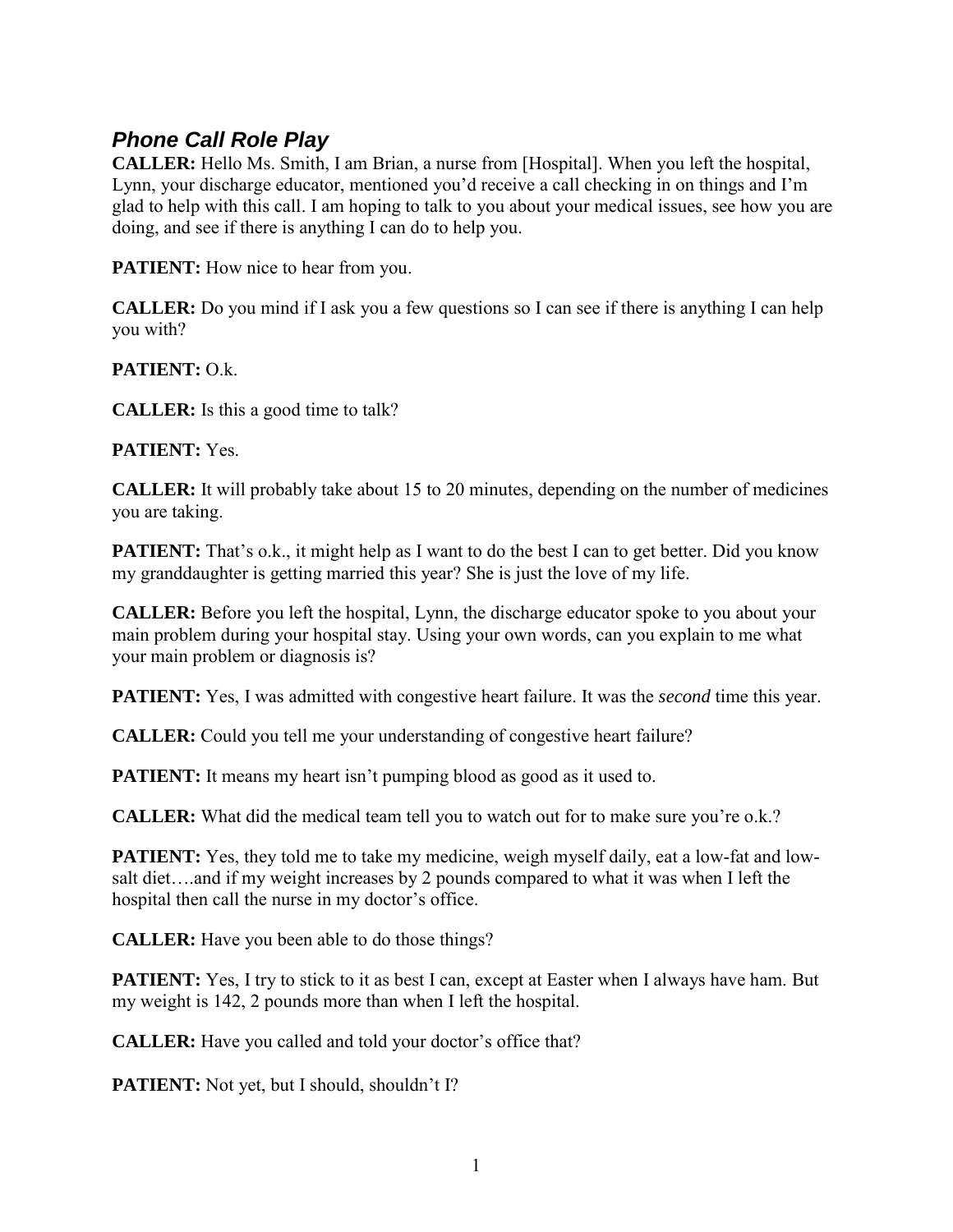**CALLER:** Yes, I will remind you before we get off the phone. Since you left the hospital, do *you* feel your congestive heart failure has improved, worsened, or not changed?

**PATIENT:** I think I am about the same.

**CALLER:** What does your family think?

**PATIENT:** My son tells me I look much better than when I was in the hospital! He says I've been breathing easier too.

**CALLER:** Have any new medical problems come up since you left the hospital?

**PATIENT:** No, I don't think so.

**CALLER:** Can you bring all of your medicines to the phone, please? I'd like you to bring everything you are taking, even medicine that you get without a prescription, including vitamins, supplements, herbal remedies—everything. We will review them during this call. And can you also please bring the care plan you got before leaving the hospital?

**PATIENT:** O.k., give me a minute.

**CALLER**: Do you have all of your medicines in front of you now?

**PATIENT:** Yes, I have them now.

**CALLER:** I'm going to ask you a few questions about each one of your medicines to see if there is anything I can help you with. We will go through your medicines one by one.

First of all, I want to make sure that the medicines you were given were the right ones. Then we'll discuss how often you've been able to take them and any problems or questions you might have about any of them. Is that o.k.?

**PATIENT:** Yes.

**CALLER:** Choose one of your medications to start with.

**PATIENT:** This one is my small white pill. Do you know it? I have taken it for a long time, but now the name is different.

**CALLER:** What is the name of this medication? The name should be on the label.

**PATIENT:** FUR-O-SI-MIDE. That is hard for me to say. I used to take something that looked just like this called Lasix.

**CALLER:** Yes, furosimide and Lasix are the same thing.

**PATIENT:** That is confusing!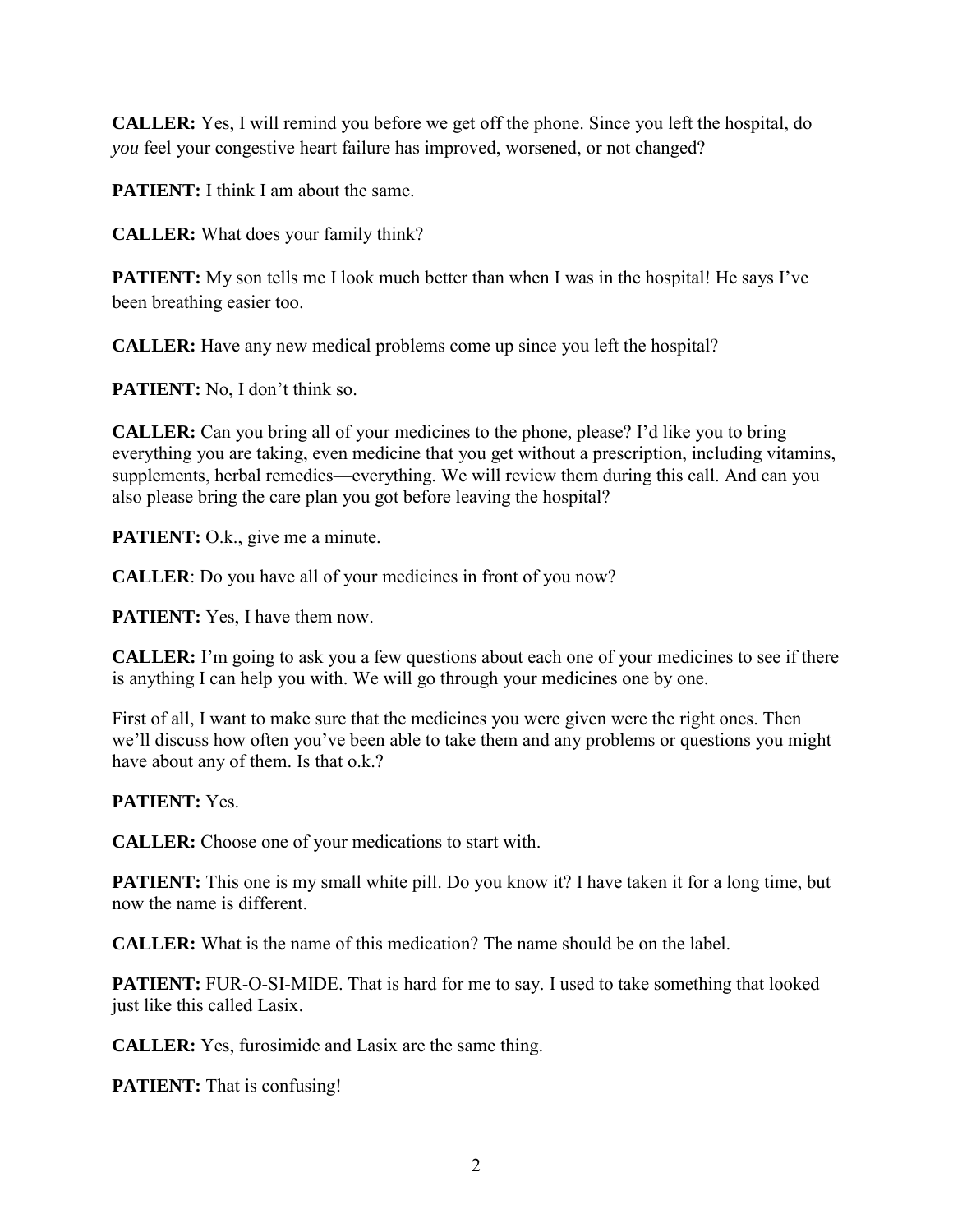**CALLER:** Yes, it can be very confusing for people. What is the strength of the medication? It should say a number and a unit, such as mg, mcg, etc.

**PATIENT:** 20 mg.

**CALLER:** Great.

**CALLER:** How do you take this medicine? And at what times during the day?

**PATIENT:** I take it in the morning because it causes me to pee a lot, but not so much lately.

**CALLER:** You take it only in the morning?

**PATIENT:** Yes.

**CALLER:** And how many pills do you take in the morning?

## **PATIENT:** One.

**CALLER:** I notice here in the records that the doctors in the hospital increased your medicine so that you are supposed to take one pill in the morning and another in the evening. Were you aware of that?

**PATIENT:** No, it was really rushed when I left the hospital. A nurse gave me a form to sign that has my medicines on it but I can't understand it. So, I'm taking what I took before I went to the hospital, the ones my doctor told me to take.

**CALLER:** Do you know the reason you are taking Lasix?

**PATIENT:** I know it makes me pee.

**CALLER:** Yes, it helps you to remove the extra fluid from your lungs. Are you o.k. with taking a second pill in the evening until you see your doctor next week?

**PATIENT:** I'd rather not, because I don't like having to get up at night to pee.

**CALLER:** For right now it's really important that you take that second pill in the evening to keep the fluid from building up in your lungs. You can talk with your doctor when you see her about cutting back, but for now we really need you to take a second pill in the evening. How about if you take it at 6 p.m.?

**PATIENT:** I guess I can do that.

**CALLER:** So tell me, how are you going to take your Lasix tomorrow?

**PATIENT:** I'll take one when I first get up, and one after dinner, around 5:30 or 6 p.m.

**CALLER:** That sounds great.